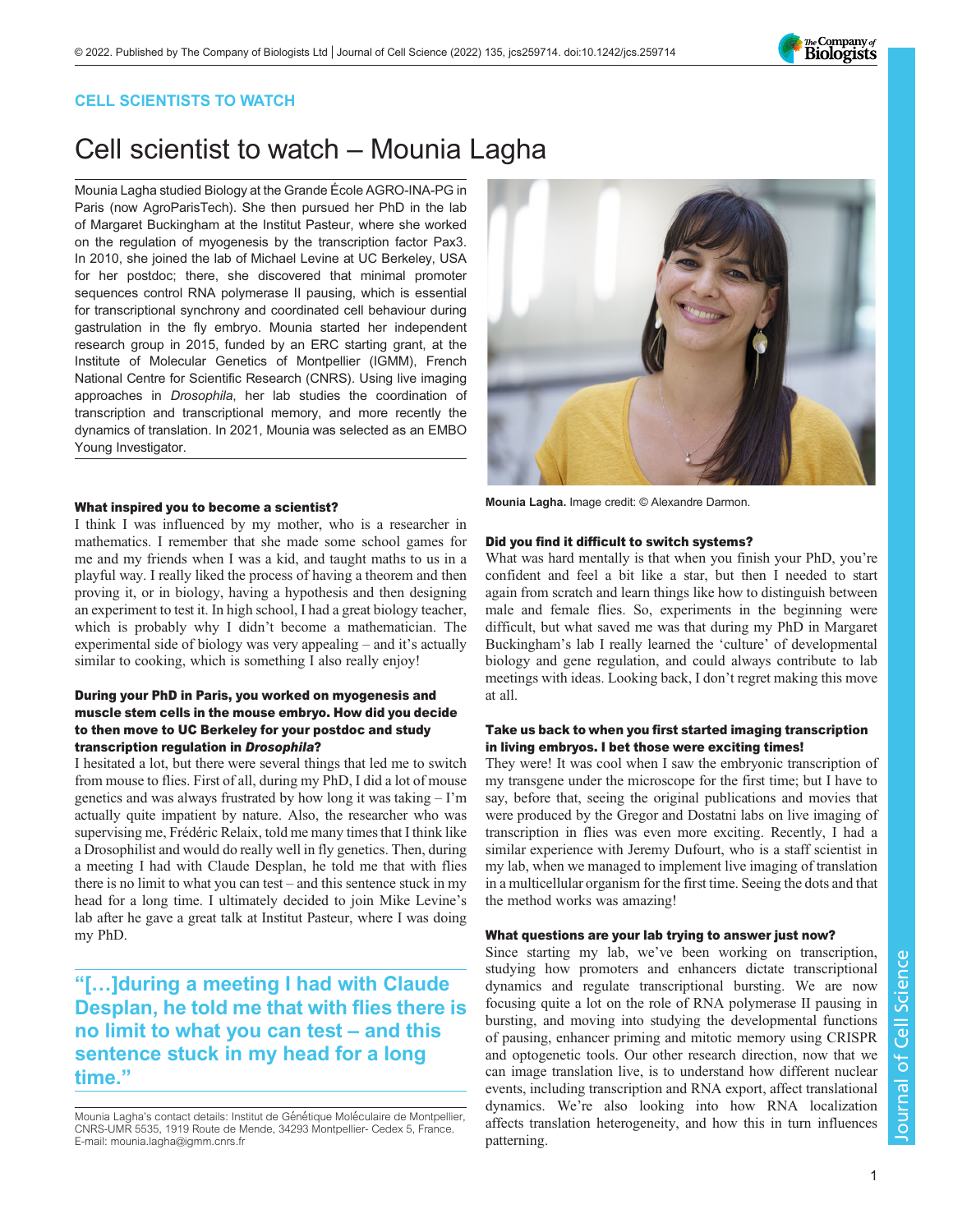

Mounia with her family hiking in the Burgundy region in France.

#### Could you tell us what you found the most challenging when starting your group?

For me, the biggest challenge was finding the right people to work with and actually knowing what kind of people I was looking for. Scientifically, the challenge was to set up analysis approaches for live imaging from scratch. My strategy was to hire a physicist in the lab, and he's been taking the very time-consuming extra step to create a graphical user interface for the image analysis codes. This is important because people get more excited by their data when they can do the analysis themselves and really answer the exact questions they've asked. But for building models, we do collaborate a lot with mathematicians and physicists.

#### What advice would you give to someone about to start their own lab?

In the beginning, you only need to have two or three good students around you and build the team spirit while also continuing pipetting yourself. Another important thing is to stay focused and drive your people towards getting a paper. This takes a lot of energy and isn't possible if your lab is too big at the start, which is why the push to get grants and hire many people quickly is not great. I would also recommend completing a management course as early as possible, and it's important to know how to hire people.

# "In the beginning, you only need to have two or three good students around you and build the team spirit while also continuing pipetting yourself."

#### When hiring, what characteristics do you look for in people?

I really like passionate and curious people. It's also an advantage if they are interested in using interdisciplinary approaches, and are rigorous and not convinced by just one type of result. In our lab, we always test hypotheses using at least two or three different approaches.

#### Tell us a piece of advice you received that stuck with you during your career.

This was to trust my intuition. Sometimes, especially as a female researcher, you might not be confident enough, and you can

question whether your scientific ideas are good. It really helped me when colleagues told me, "Mounia, your intuitions are usually great so just follow them!". Even if your hypothesis is wrong, you'll learn something from the experiments, which can even take you further.

#### In the early stages of your career, how do you get the most out of scientific meetings?

In the beginning, I invested a lot of time applying to give talks at meetings that I was not invited to, and I was quite often selected for a short talk. This helped me a lot by giving me more visibility and resulted in conference invitations later. When attending conferences, it's good to contact three or four people in advance whose work is relevant for you and schedule a time to meet – you'll always find something to talk about. Finally, to make sure that my lab also gets the most out of the meetings I attend, I always send them the feedback or congratulations I receive on their research after I have presented it – it's important that they know their work is appreciated. When I get back from a conference, I also usually do a meeting report with my team and other colleagues at the institute where I select a few talks I liked and we together reflect on the data and results.

#### What has been your experience with virtual meetings? Many scientists seem very keen to attend in-person conferences again, but are virtual events also here to stay in some form?

I agree that many people are a bit sick of virtual meetings because we have had way too many of them – but actually, before COVID, we already had too many conferences. This is difficult to juggle with family, and we should also be thinking about our carbon footprint. So, in the future I would like to have a mix and attend maybe three or four in-person meetings a year, which are not too big, because human interactions are really important. However, one of the big advantages I experienced at virtual meetings is that PhD students, postdocs, and even I, would more easily write questions, even tricky ones, in the chat. You feel much less inhibited compared to having to stand up in front of a room of hundreds of people. Following several virtual meetings, people have contacted me by email and we have done some follow up Zoom calls, where I feel we exchanged more than during some in-person conferences.

#### What are your views on the feasibility of being both a good parent and a good scientist?

Of course it is not easy, but the key thing here is to share the workload and responsibilities. With kids, it's important that the father is as involved as the mother; my husband is also a scientist and there are dedicated days when he is in charge and I can stay at the lab late if I need to and vice versa. And what I learned from my mother is that what really matters is the quality time you spend with your children, so when I'm with them I'm really present – there is no phone, cooking or cleaning. I'm also very lucky to get a lot of help from my mother and my father, who don't live too far away. Then on the work side, it's also important to get help, for example for admin; I've been lucky to have had an absolutely wonderful lab manager who I knew I could always count on.

### Finally, what is something people might not know about you?

I was born and raised in Algeria, and I think my childhood shaped my character a lot and gave me the strength and fighting spirit. I was 13 when there were terrorist attacks in Algeria, and both of my